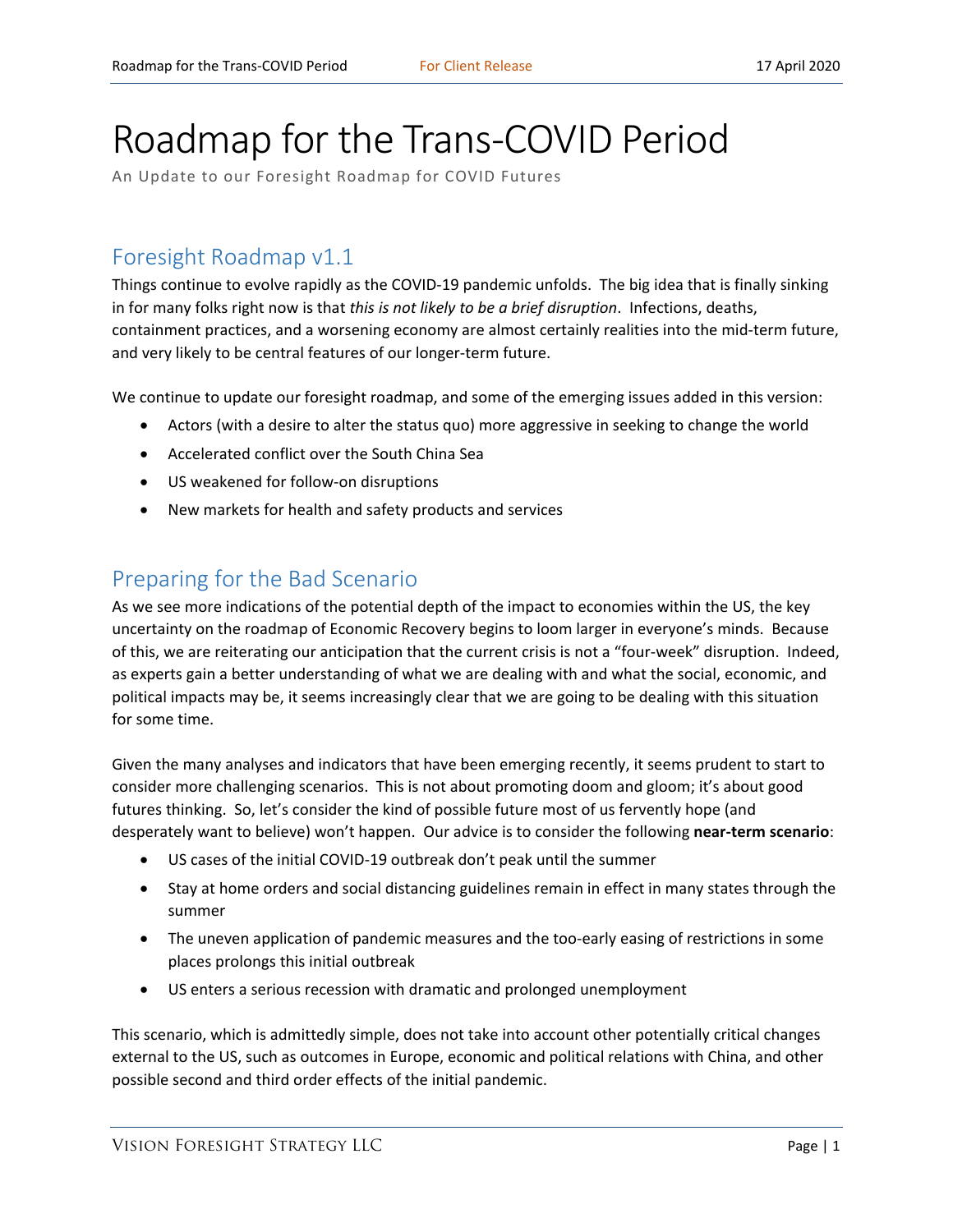### Implications and Questions

Considering the obvious and serious implications of the scenario above, there are several questions to begin exploring now.

| For government and business<br>leaders:     | • What roles can you play to support significant new business<br>creation when COVID-related restrictions begin to ease?<br>• How can you support an acceleration of basic business model<br>innovation, which would generate new businesses specifically<br>adapted to a changed health and economic landscape?<br>• What are your contingency plans for community stability |
|---------------------------------------------|-------------------------------------------------------------------------------------------------------------------------------------------------------------------------------------------------------------------------------------------------------------------------------------------------------------------------------------------------------------------------------|
|                                             | should you face a sustained downward trend in resources?                                                                                                                                                                                                                                                                                                                      |
| For conflict and security<br>professionals: | • How prepared are we to respond to a second, different type<br>of disruption right now?                                                                                                                                                                                                                                                                                      |
|                                             | • COVID-related phishing attacks aside, how are malicious non-<br>state actors likely to take advantage of a prolonged<br>pandemic?                                                                                                                                                                                                                                           |
| For nonprofit and community<br>leaders:     | • How will changed priorities alter the philanthropic landscape<br>as we reach the Fall?                                                                                                                                                                                                                                                                                      |
|                                             | • What positive examples of community and citizen<br>adaptations might offer sustainable benefits?                                                                                                                                                                                                                                                                            |
| For education leaders and<br>professionals: | • How would you deal with reduced enrollments for the Fall?                                                                                                                                                                                                                                                                                                                   |
|                                             | • How will you effectively adapt to prolonged requirements for<br>distance and distributed learning?                                                                                                                                                                                                                                                                          |
| For parents and families:                   | • How could you maintain your children's effective learning and<br>social development in the absence of regular school and<br>human interaction for the next year?<br>• Even if governments and schools announce classes are open                                                                                                                                             |
|                                             | in the Fall, will you be willing to expose your children to the<br>possibility of infection in subsequent outbreaks?                                                                                                                                                                                                                                                          |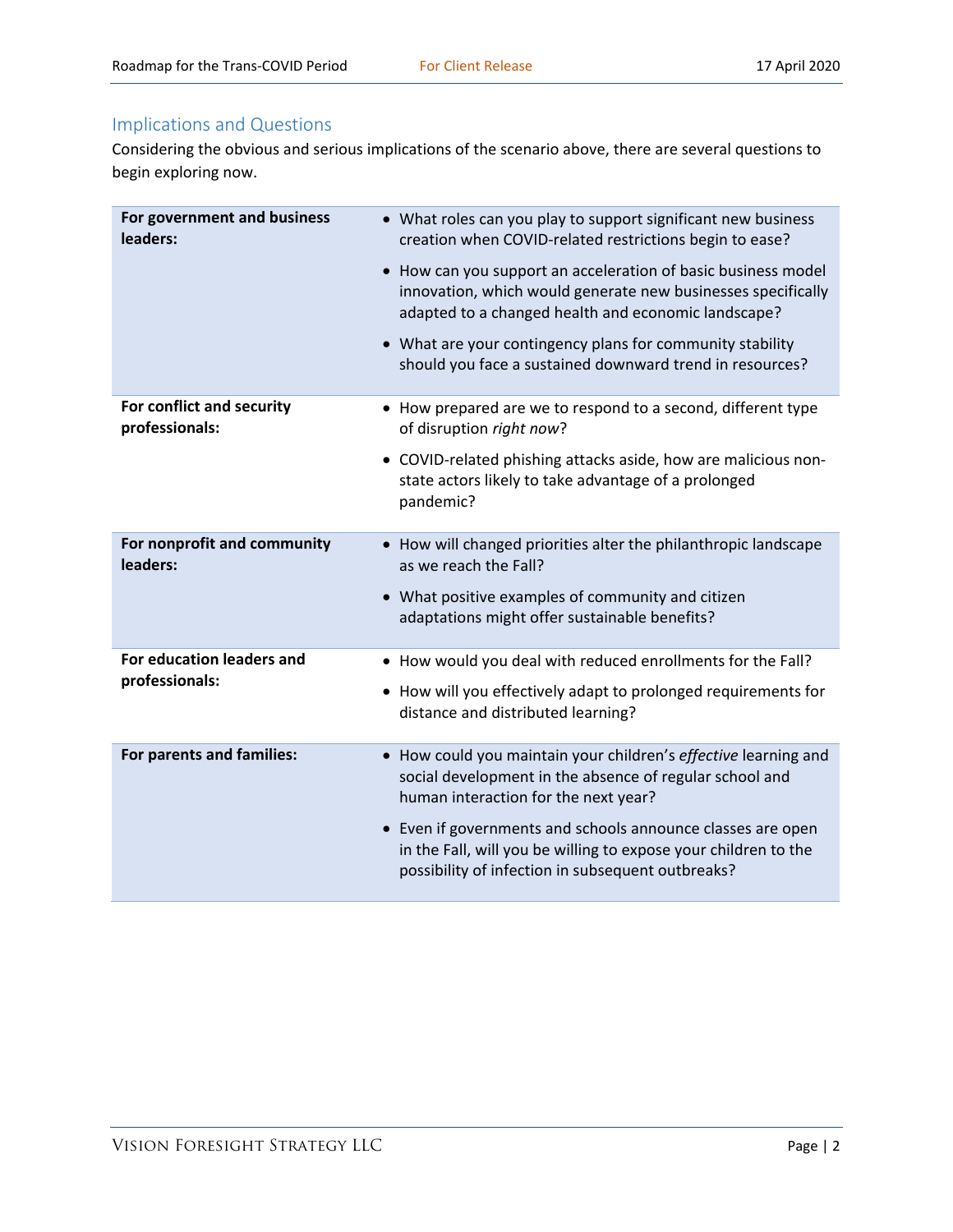#### A Little Foresight Practice

Some of the questions above can only be answered after a lot of frank discussion. Some of these could benefit from some genuine foresight work. To use a couple as examples, we would recommend the following projects as valuable:

| <b>Question</b>                                                                                                                     | <b>Valuable Foresight Work</b>                                                                                                                                                                                                                                                                                                                             |
|-------------------------------------------------------------------------------------------------------------------------------------|------------------------------------------------------------------------------------------------------------------------------------------------------------------------------------------------------------------------------------------------------------------------------------------------------------------------------------------------------------|
| COVID-related phishing attacks aside,<br>how are malicious non-state actors<br>likely to take advantage of a prolonged<br>pandemic? | Scenario forecasting would be useful, as this question is<br>more open-ended and needs to be explored with more<br>flexibility and variety. Informed, creative exploration<br>would be important in the forecasting here.                                                                                                                                  |
| How will changed priorities alter the<br>philanthropic landscape as we reach<br>the Fall?                                           | <b>Scenario</b> work would also be useful here. Given the<br>similarly open-ended nature of the question, and given<br>how the diversity of interests and needs across<br>philanthropy will interact with the $1st$ , $2nd$ , and $3rd$ order<br>effects of the pandemic, this question is about much more<br>than just, "how much funding could we lose." |

In each of the above examples, it will be important to be picky with the actual scenario forecasting methodology you select. Scenario methods have differing advantages and drawbacks, at it is important to align the method with your particular intent for the foresight work.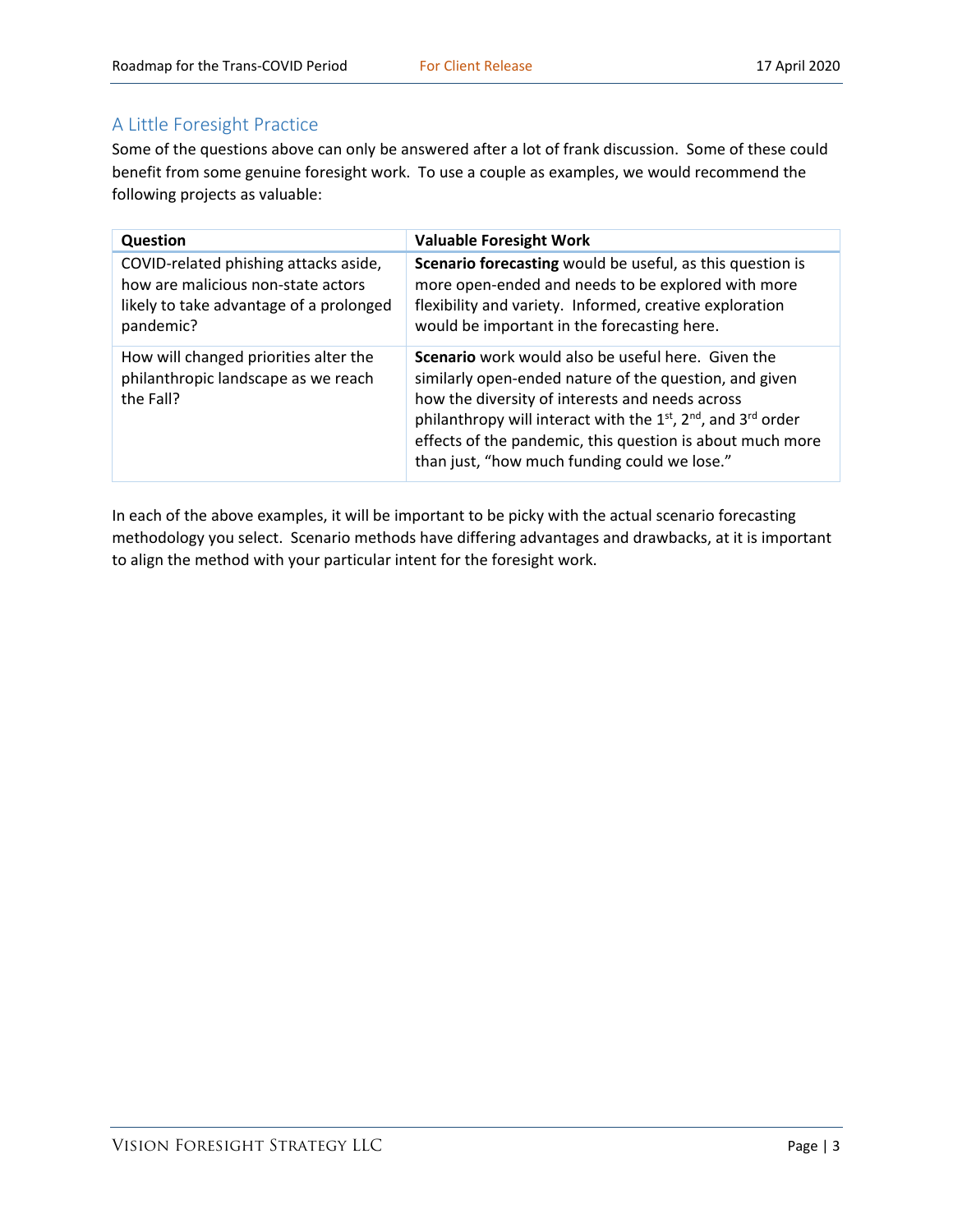# Key to the Foresight Roadmap

**Surface**: issues and changes in daily experience and practices; change tends to happen often, seemingly erratic, and *tends* to have little deep immediate impact on society

**System**: changes at the level of infrastructure, institutions, and law; changes take longer, and take much more energy to make

**Worldview**: change in values, outlook, and shared stories about the world; change *tends* to unfold over long periods of time

**Short-term**: for this particular roadmap, short-term is the next 6 months

**Mid-term**: for this roadmap, mid-term is 6 – 18 months

**Long-term**: 18+ months

**Issues and changes**: recent changes that have happened or more enduring issues of importance; a general item (shape) used in the roadmap

**Key uncertainties**: important uncertainties that represent pivot points for the future

**Emerging issues**: possible threats and opportunities in the future; typically, things like future technologies, public policy issues, or new concepts and philosophies

**Scenario forecasting**: any one of a number of qualitative methods for forecasting multiple possible futures; selecting the right scenario method for a given project is key to the project success

**Emerging issues analysis**: conducting environmental scanning and identifying possible future technologies, policy issues, and concepts that might play a big role in shaping the future

**Modeling**: any of a number of methods for quantifying relationships between key variables in order to forecast future outcomes

**Probabilistic forecasting**: developing probabilities for a range of possible, discrete outcomes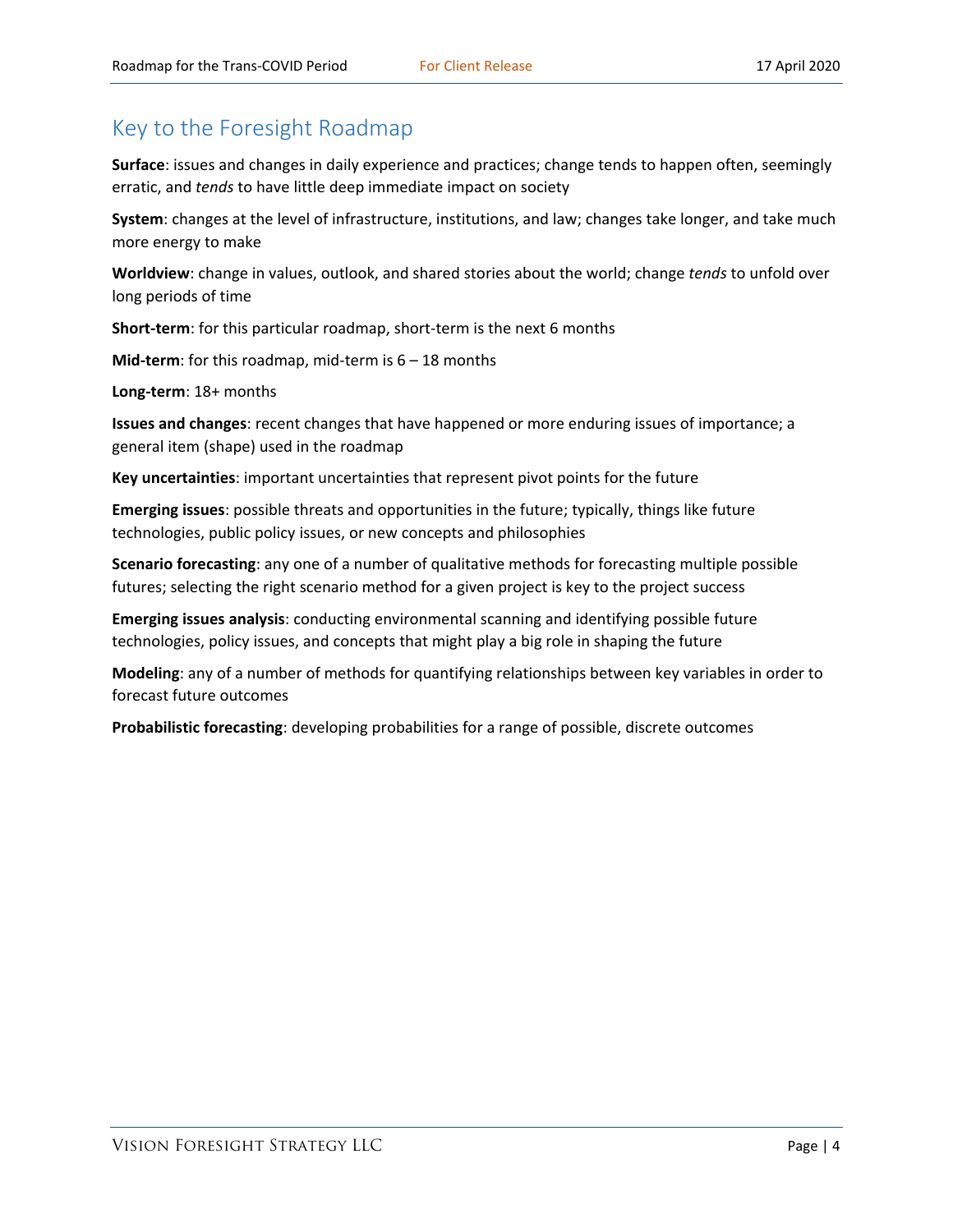# Vision Foresight Strategy LLC

Vision Foresight Strategy is a foresight and strategic analysis firm headquartered in Honolulu, Hawai'i. We are a global network of trained foresight professionals that works with organizational leaders to navigate the uncertainty and complexity they face in the world today. Our services include original futures research and analysis, facilitated workshops, and foresight training.

If you would like assistance with building out a roadmap for your organization, then please contact us and we will be happy to work with you.

We can also assist with doing a range of rapid forecasts, horizon scanning and emerging issues analysis, and scenario forecasting.

Another excellent resource is the book, *4 Steps the Future: A Quick and Clean Guide to Creating Foresight*. Written by Dr. Richard Lum, it is an easy-to-read guide to essential foresight work. It is available to order from Amazon.com, Barnes & Noble, and other book sellers.

Find out more at [www.visionforesightstrategy.com](http://www.visionforesightstrategy.com/)